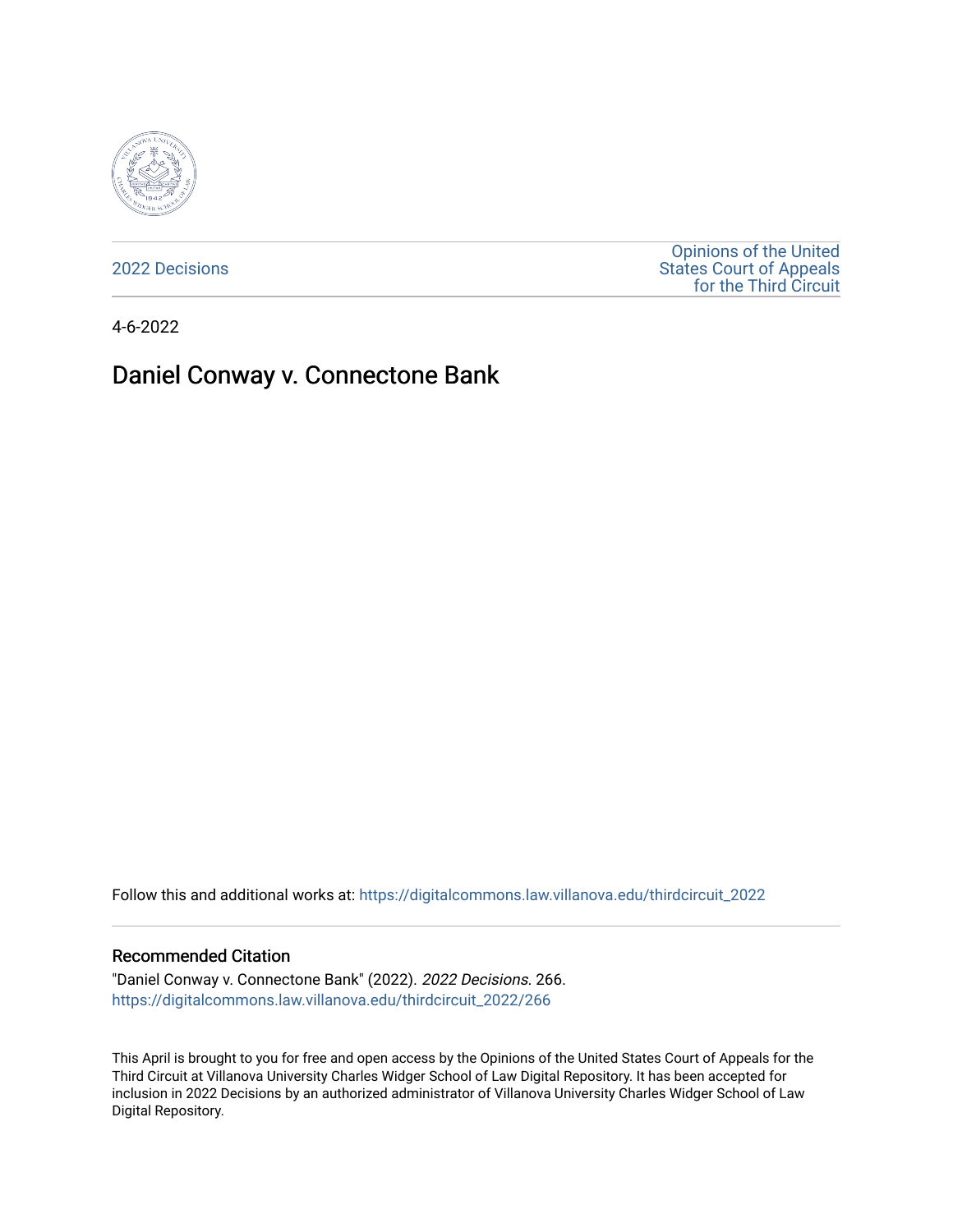## **NOT PRECEDENTIAL**

## UNITED STATES COURT OF APPEALS FOR THE THIRD CIRCUIT

\_\_\_\_\_\_\_\_\_\_\_\_\_\_

No. 21-1141 \_\_\_\_\_\_\_\_\_\_\_\_\_\_

## DANIEL CONWAY, Appellant

v.

## CONNECTONE BANK; ROBERT MURPHY \_\_\_\_\_\_\_\_\_\_\_\_\_\_

Appeal from the United States District Court for the District of New Jersey (D.C. No. 2-18-cv-14919) U.S. District Judge: Honorable Stanley R. Chesler

\_\_\_\_\_\_\_\_\_\_\_\_\_\_

Submitted Under Third Circuit L.A.R. 34.1(a) April 5, 2022

\_\_\_\_\_\_\_\_\_\_\_\_\_\_

Before: CHAGARES, Chief Judge, SHWARTZ, Circuit Judge, and PRATTER, District Judge.<sup>\*</sup>

> (Filed:April 6, 2022) \_\_\_\_\_\_\_\_\_\_\_\_\_\_

OPINION\*\* \_\_\_\_\_\_\_\_\_\_\_\_\_\_

<sup>\*</sup> Honorable Gene E.K. Pratter, United States District Judge for the Eastern District of Pennsylvania, sitting by designation.

<sup>\*\*</sup> This disposition is not an opinion of the full Court and, pursuant to I.O.P. 5.7, does not constitute binding precedent.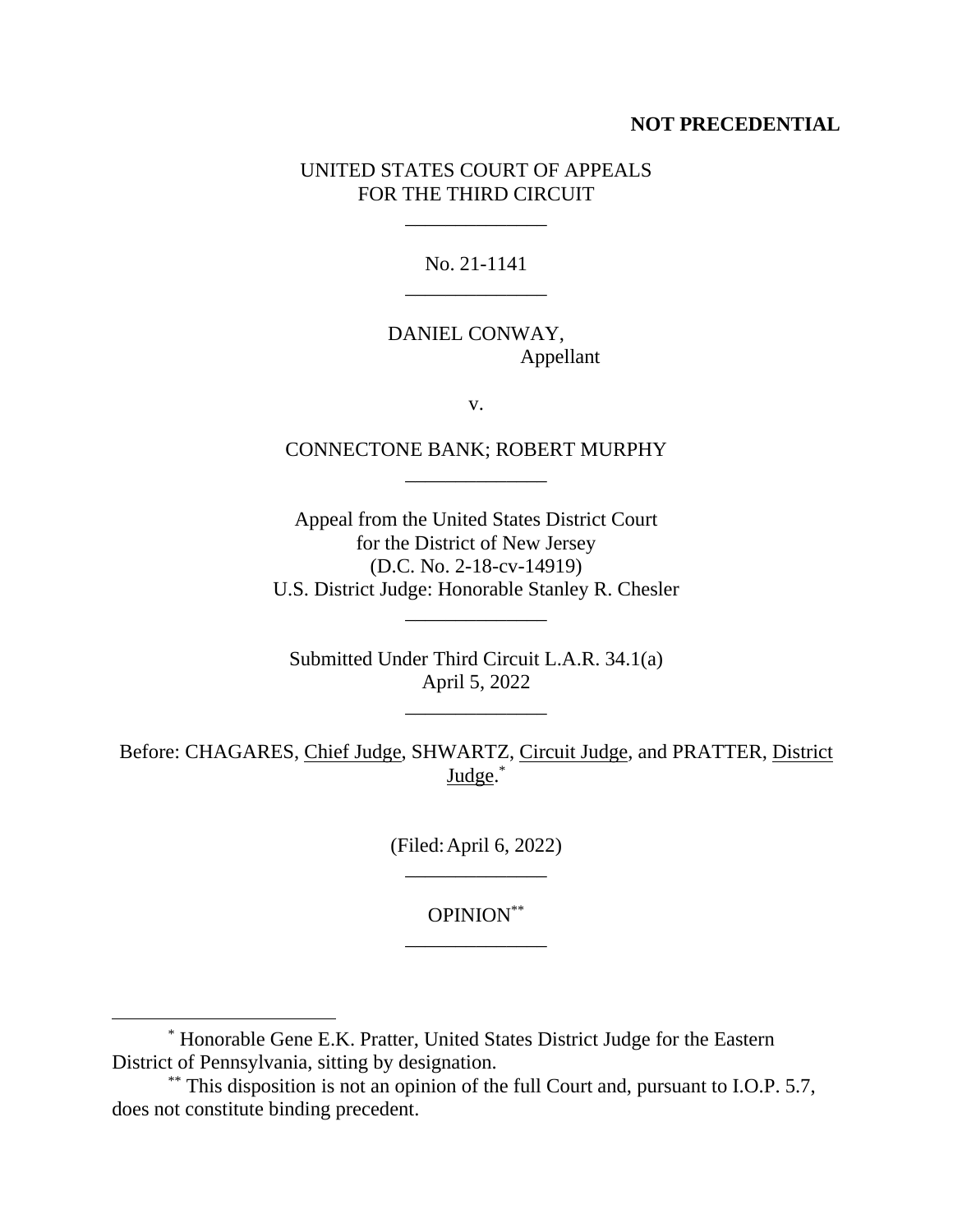#### SHWARTZ, Circuit Judge.

Daniel Conway sued ConnectOne Bank and one of its employees, Robert Murphy (together, "CNOB"), for violations of the Family Medical Leave Act of 1993 ("FMLA"), 29 U.S.C. § 2601 et seq., and the New Jersey Family Leave Act ("NJFLA"), N.J.S.A. § 34:11B-1 et seq. The District Court granted summary judgment in CNOB's favor. Because the District Court was correct in doing so, we will affirm.

# I A

#### 1

In early 2015, Conway began discussions with Murphy, CNOB's Managing Director and Senior Vice President for Commercial Lending, about joining CNOB. Murphy told Conway that CNOB was looking for someone like Conway to help grow CNOB's commercial and industrial lending operations. Conway told Murphy that he could bring in \$15 million in loans and \$10 million in deposits in his first year. Conway was offered a position as Senior Vice President for Commercial Lending and began working for CNOB in March 2016. During orientation, Conway received and reviewed CNOB's employee handbook that contained information about FMLA and NJFLA leave.

As Senior Vice President for Commercial Lending, Conway reported to Murphy and was tasked with bringing "in new business, help[ing] [Murphy] formulate structure in his team, and updat [ing] products and services." App. 99. Conway was also responsible for sourcing his own business. Given the nature of Conway's job, he sometimes traveled and frequently worked from home and kept Murphy informed of his whereabouts. In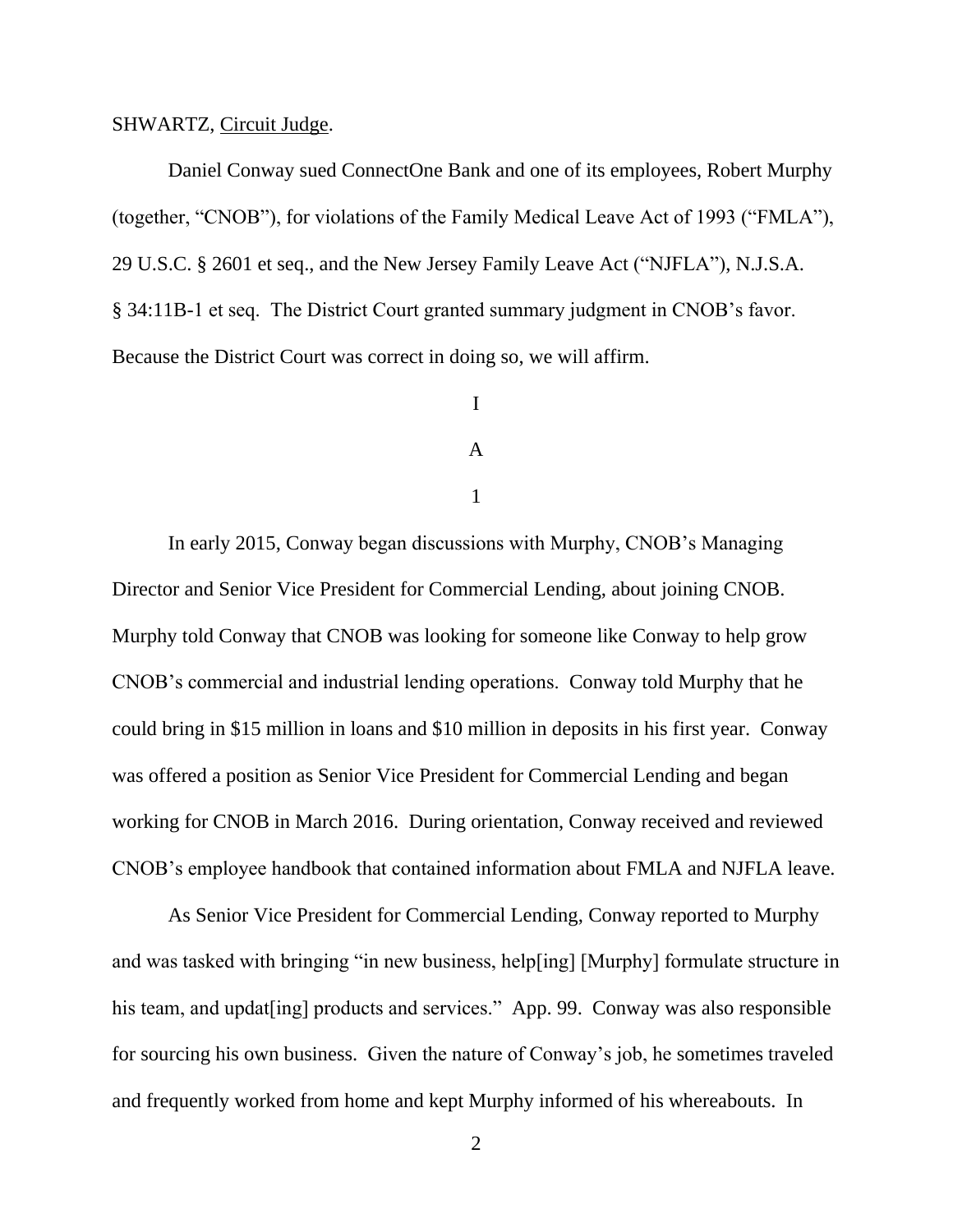November 2016, prompted, in part, by Conway's expense reports, Elizabeth Magennis, the Executive Vice President and Chief Lending Officer of CNOB, asked Murphy about Conway's productivity.

In January 2017, Murphy conducted Conway's first performance review. Murphy opined that Conway was a hard worker and generally met his job expectations, but his performance fell below Conway's own goals, with loan origination totaling \$7.4 million and deposit growth totaling \$250,000. Murphy noted areas for growth, emphasizing Conway's need for "results, results, results!!!!," increased exposure to senior management, and improvement as a team player. App. 150. Murphy set Conway's 2017 goals as \$50 million in loan origination, \$15 million in deposit growth, and \$150,000 in fee income.

In early March 2017, Magennis emailed Murphy asking about "what loans and deposits [Conway] ha[d] sourced on his own, and what [he] ha[d] booked since he started." App. 196.

 $\mathcal{L}$ 

On a Saturday in mid-March 2017, Conway's wife fell and required surgery, which was scheduled for the following Thursday. Conway worked from home on Monday and came to the office on Tuesday and Wednesday. On Tuesday, Conway told Murphy and Magennis about his wife's status, updated them about new deals, and "explained . . . that [he] would be out for a significant amount of time, [and] that [he would] be working from home." App. 115. While in the office on Wednesday, Conway told Murphy he might have to leave to take his wife to the hospital. Thereafter, Conway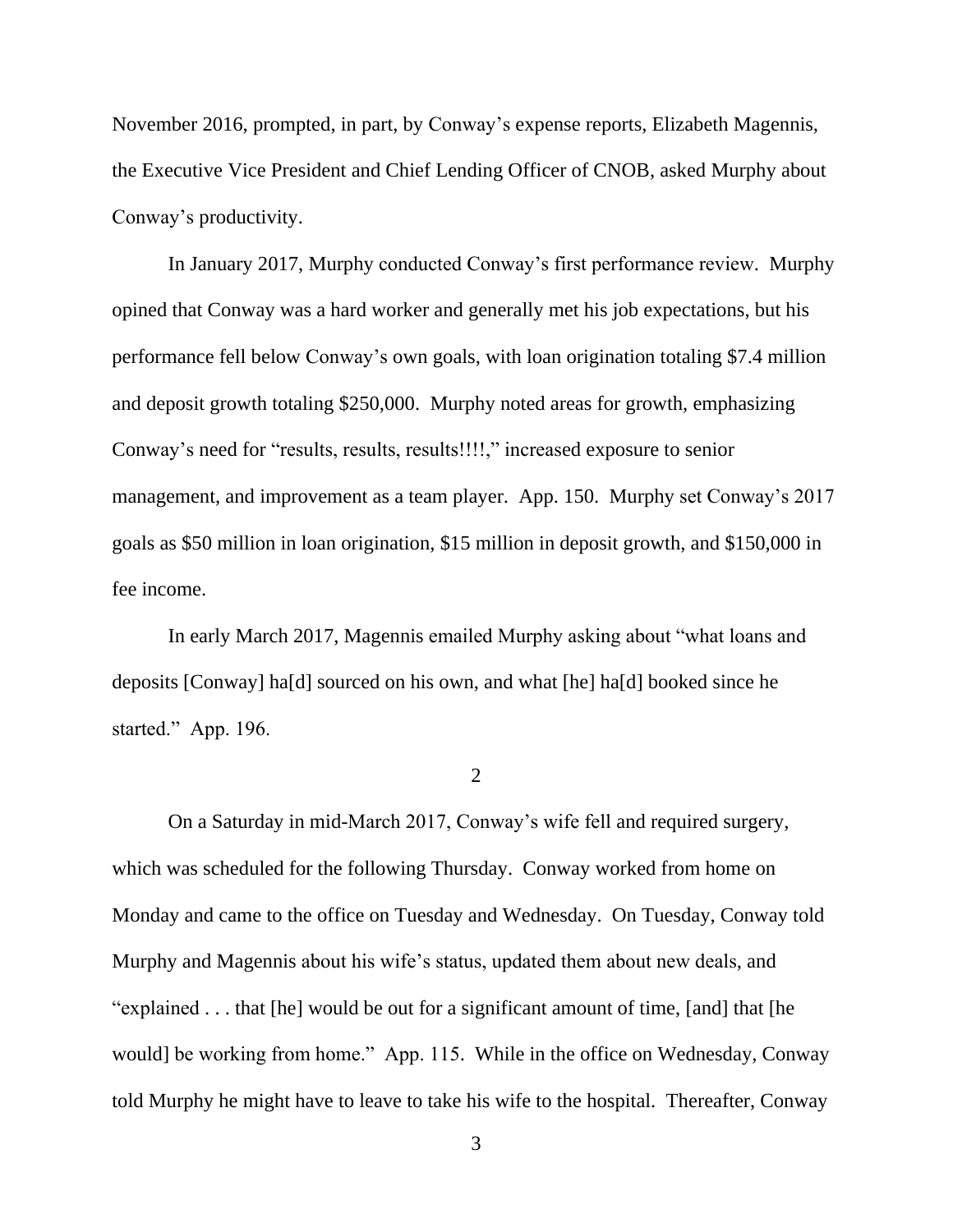told Murphy that he had to leave. Murphy said, "[g]o right ahead," and Conway "packed up [his] laptop, the files [he] needed, and went home." App. 115. Neither Murphy nor Magennis mentioned FMLA or NJFLA leave to Conway.

Conway's wife had surgery the next day, and Conway spoke to Murphy on the phone while his wife was in surgery. On Friday morning, Murphy emailed Conway to ask about one of the deals on which Conway was working. Conway responded that he was in the hospital and "plan[ned] to finish [his] write-up" later that evening or the following day. App. 116, 153. In response to Murphy asking how the surgery went, Conway responded that it was "worse than expected but it went well," and that his wife would "hopefully . . . start therapy today / tonight." App. 153.

Conway served as his wife's primary caretaker as she recovered, though family or friends occasionally helped for "short periods of time when [he] would go to a meeting or go to the office." App. 117. Although at times during his deposition Conway said he told Murphy he would be "out" and his wife needed "full-time care," App. 115-17, he also testified that he told CNOB that he would be "working from home." App. 115-16, 118-19, 326-27, 350-52, 458. Conway told Murphy that he was "falling behind . . . [b]ut . . . doing his best" during the period of his wife's recovery. App. 117.

Conway did not take any paid time off ("PTO") in the six weeks following the surgery when he was caring for his wife because "it didn't cross [his] mind that [he]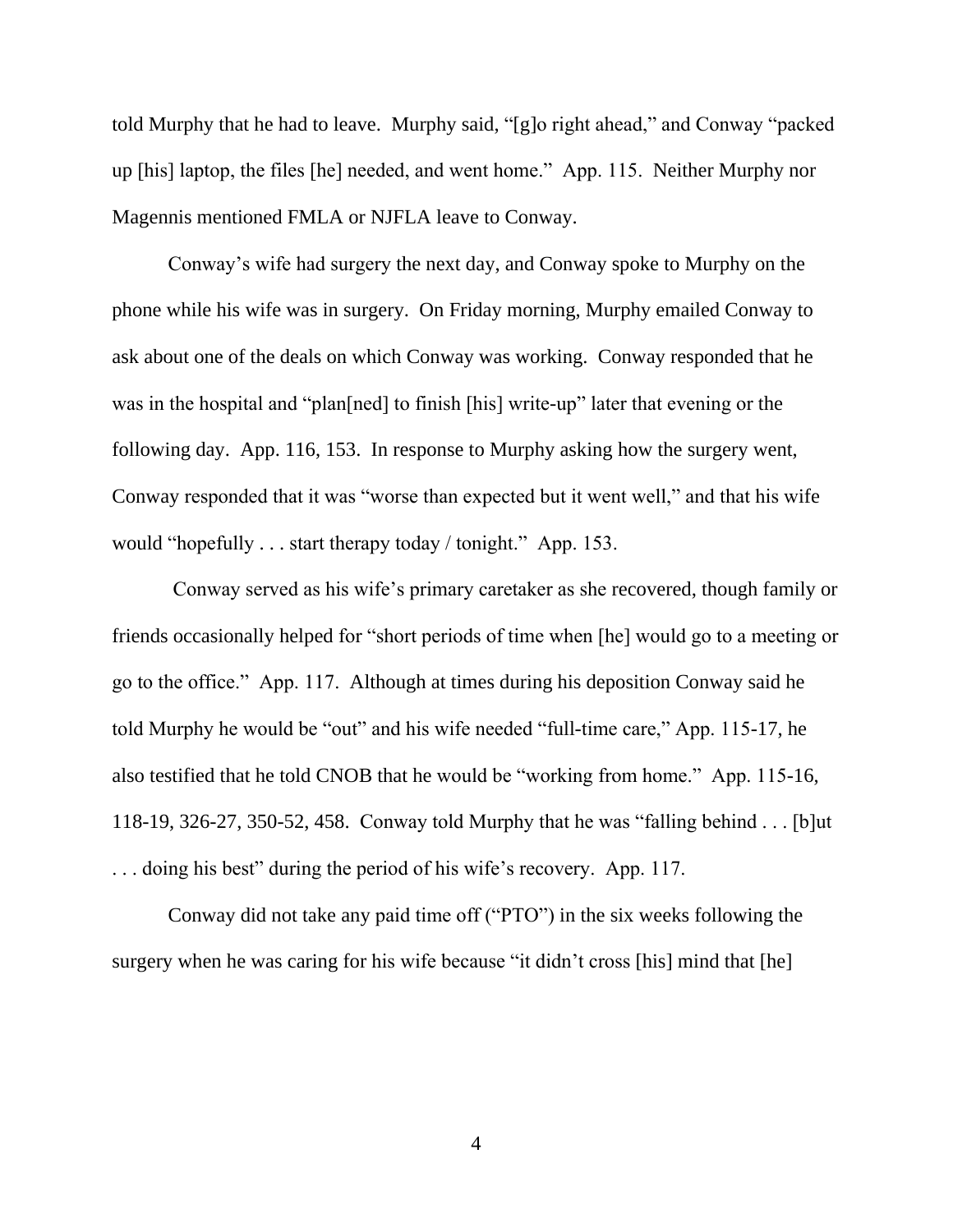needed to [be]cause [he] was working." App. 118.<sup>1</sup> No one suggested that Conway take leave, and Conway testified that he would have been able to take FMLA leave even if it were unpaid, and that he "probably" or definitely would have taken FMLA leave if someone had suggested he do so. App. 117, 119.<sup>2</sup>

3

On Wednesday morning of the week of Conway's wife's surgery, and roughly two weeks after her prior email regarding Conway's productivity, Magennis again asked Murphy about Conway's productivity, reminding Murphy that she sought "an update on [Conway]'s 60 day written warning that [they] discussed in February." App. 198. Magennis sent a follow-up email in mid-April, where she noted that she had "asked [Murphy] on numerous occasions about [Conway's] progress and his written warning and/or dismissal," and requested a meeting to discuss what "[Conway] ha[d] accomplished (on his own) since" he was hired, and "when [she] can expect his replacement." App. 200. In the months that followed, Magennis expressed to Murphy

<sup>&</sup>lt;sup>1</sup> Although Conway apparently worked both days, he originally requested PTO for the Thursday and Friday of the week of his wife's surgery at least a month before her injury to attend a three-day off-roading event.

 $2$  A member of CNOB's human resources department emailed Conway regarding an unrelated life insurance policy on the Monday following the surgery. She followed up again a few days later. Conway responded the same day, noting his wife's surgery, and that he had been "scatter brain[ed] [for] the last two weeks." App. 194. The emails made no mention of FMLA leave.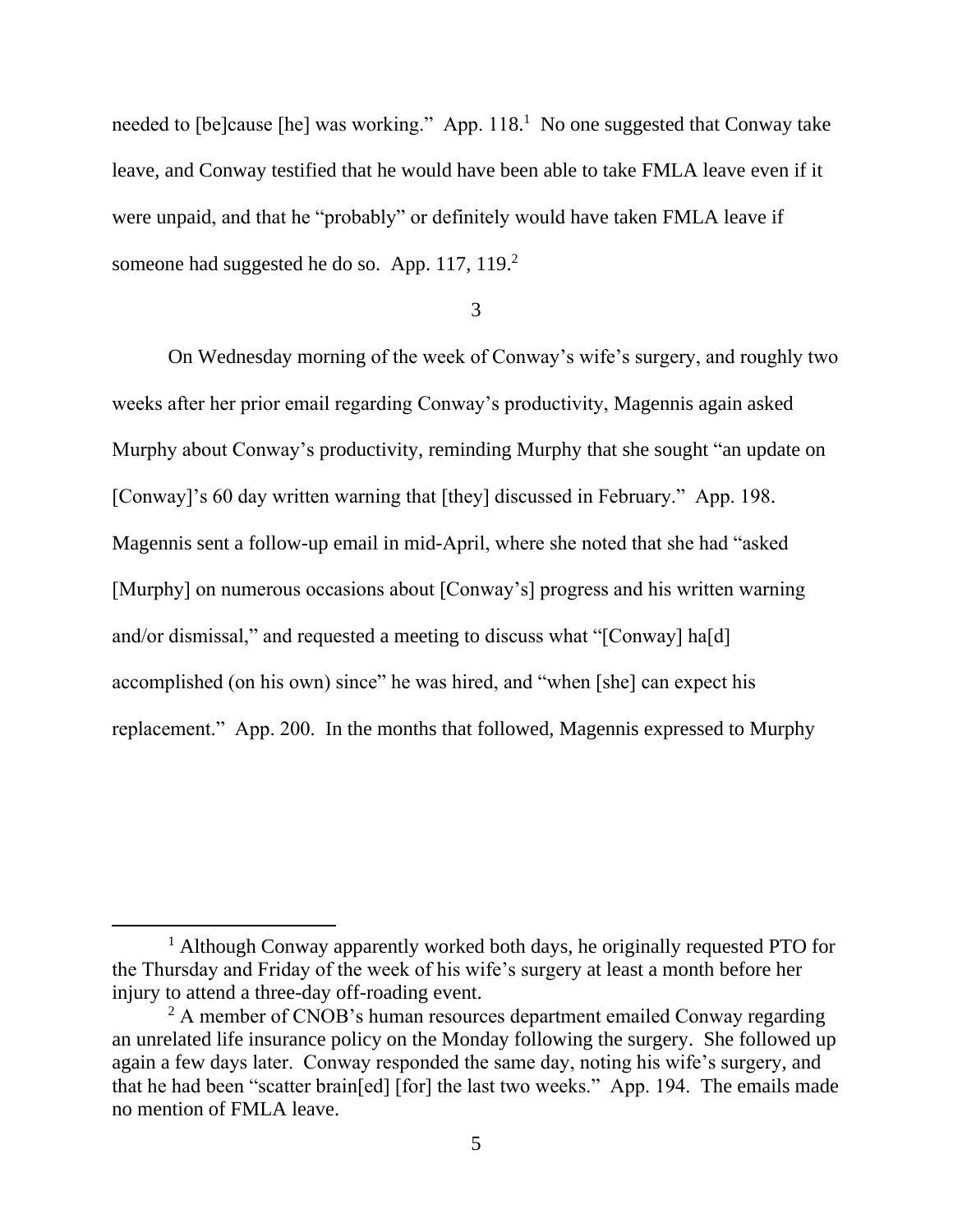her concern about Conway's productivity as well as the need to warn him about his performance and the need to meet certain performance goals by August 2017.

In a June email to Murphy, Conway said he "realize[d] [he] ha[d] been off to a slow start," but that he was "confident [he] w[ould] deliver" on the goals he set forth in a business plan he sent to Murphy, including exceeding \$50 million in new business for the year. App. 214. Conway explained that he did not mention his wife's health in the email because Murphy was already aware of it. A number of the proposals and prospective clients included in the business plan did not materialize.

4

In December 2017, Conway's wife underwent another surgery, which again rendered her temporarily immobile. Conway told Murphy about her condition and explained that he "would work from home." App. 120. The surgery was scheduled for around the Christmas holiday, when Conway had already planned to take off. Other than the planned holiday PTO, Conway took no PTO during the recovery period even though he had unused PTO remaining at the end of 2017.

#### 5

In January 2018, CNOB issued Conway's second performance review.<sup>3</sup> The review noted that Conway generally met expectations, that he generated many, if not all, of his fees from a single client who left the bank at year end, and that he had secured a

<sup>&</sup>lt;sup>3</sup> Conway asserts that he received neither performance review and the record shows that neither bore his signature. Even assuming Conway was unaware of the contents, the evaluations reflect the employer's perception of his work.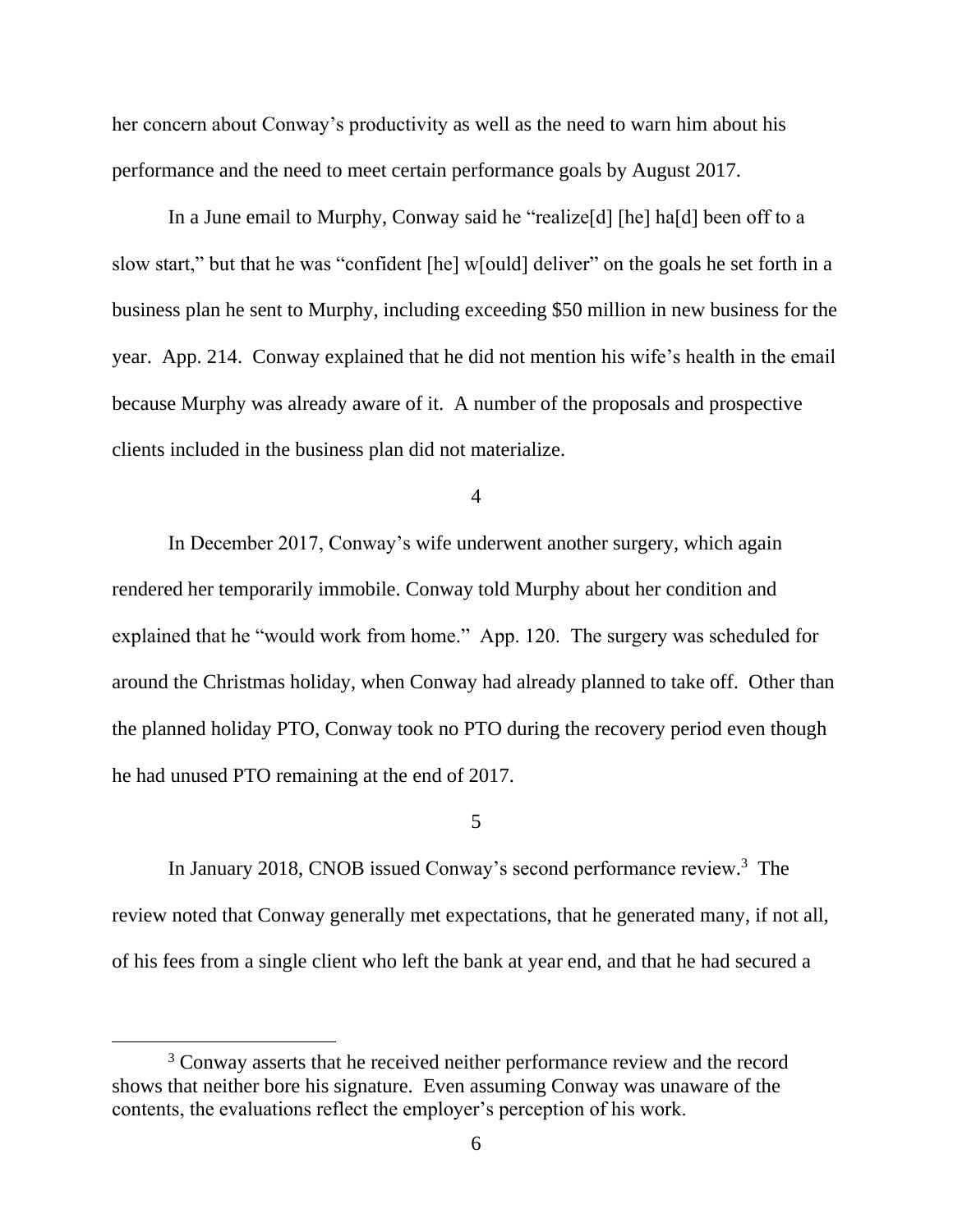"marquee name" in the market. App. 225. It also observed that his accomplishments "fell below expectations," and stated that he needed to secure "results," "be more of a team player," "increase exposure with [s]enior management," and "[d]evelop better relationship[s] with credit partners." App. 225. Although Conway felt his performance merited a bonus, he was not given one for 2017.

Conway was terminated in May 2018. Murphy explained that although Conway was a hard worker who was cordial, friendly, and listened to guidance, he felt Conway's business plan did not "com[e] to fruition," App. 92, and that both he and Magennis "felt that [Conway's] performance wasn't there," App. 92.

#### B

Conway sued CNOB for violations of the FMLA and NJFLA. After discovery closed, the parties cross-moved for summary judgment.

The District Court granted CNOB's motion for summary judgment and denied Conway's. Conway v. ConnectOne BankCorp, Inc., No. CV 18-14919 (SRC), 2020 WL 7706907, at \*25 (D.N.J. Dec. 29, 2020). Relevant here, the District Court concluded that (1) Conway's "denial of benefits" interference claims failed because he did not provide adequate notice to CNOB that he intended to take time off due to his wife's surgeries, id. at \*2-10; (2) Conway's "failure to advise" interference claims failed because he was not prejudiced by CNOB's purported failure to give him the required FMLA notices, id. at \*17-18; and (3) Conway's retaliation claims failed because he never engaged in a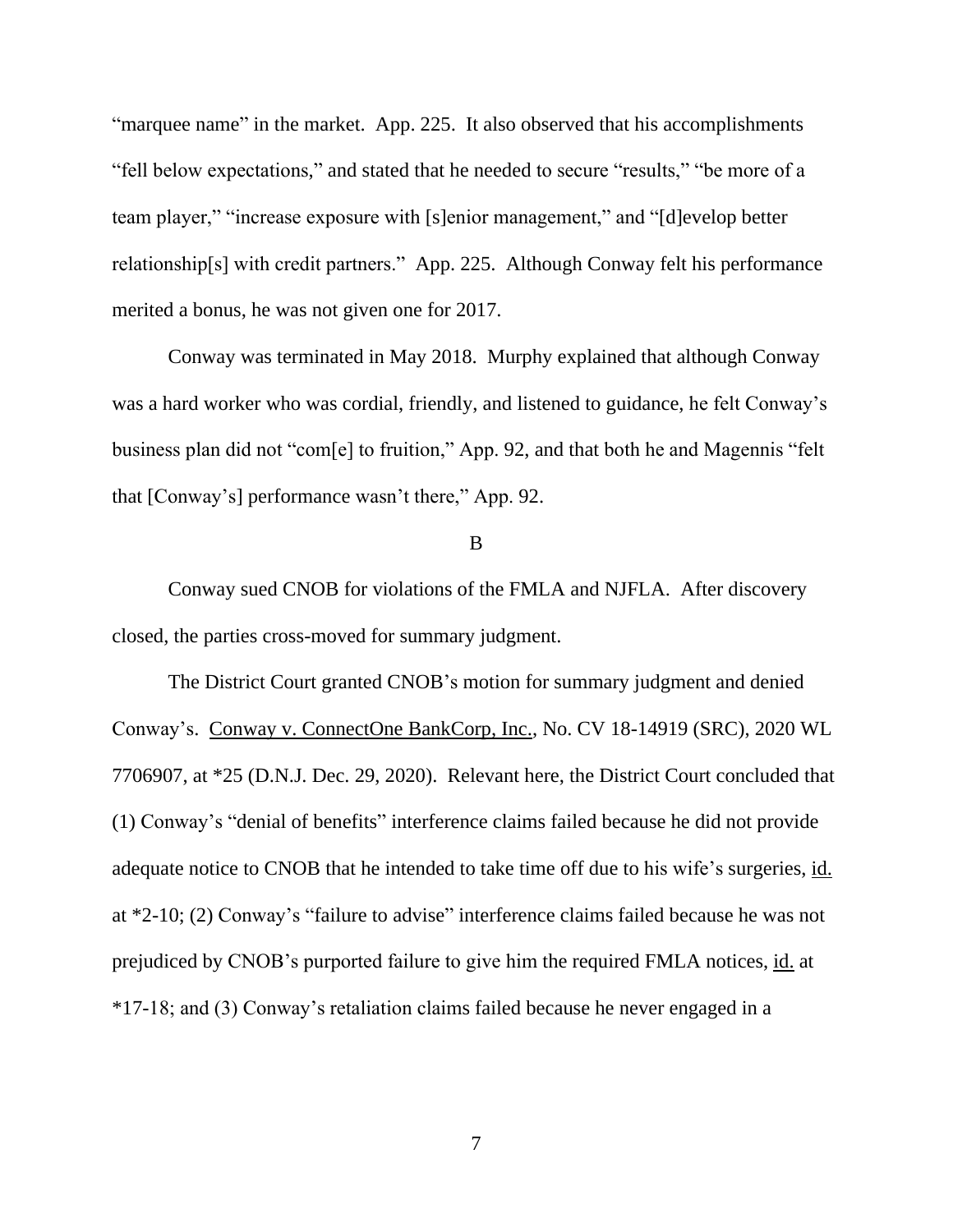protected activity, id. at \*18, and even if he had, Conway did not rebut CNOB's legitimate non-discriminatory reason for his termination, id. at \*18-25.

Conway appeals.

 $\Pi^4$ 

Our Court has recognized that "[t]wo types of claims can arise under the FMLA," interference claims under 29 U.S.C. § 2615(a)(1) and retaliation claims under 29 U.S.C. § 2615(a)(2). Fraternal Ord. of Police, Lodge 1 v. City of Camden, 842 F.3d 231, 245 n.64 (3d Cir. 2016). We address Conway's interference and retaliation claims in turn.<sup>5</sup>

A

Interference claims can involve two theories: denial of benefits claims and failure to advise claims. To recover on a denial of benefits claim, a plaintiff must show, among other things, that he "gave notice to the defendant of his . . . intention to take FMLA leave." Capps v. Mondelez Glob., LLC, 847 F.3d 144, 155 (3d Cir. 2017) (quoting Ross v. Gilhuly, 755 F.3d 185, 191-92 (3d Cir. 2014)). To recover on a failure to advise claim, a plaintiff must show, among other things, that the "employer[] fail[ed] to properly notify

<sup>4</sup> The District Court had jurisdiction under 28 U.S.C. §§ 1331 and 1367. We have jurisdiction under 28 U.S.C. § 1291. Our review of a district court's order granting summary judgment is plenary, Mylan Inc. v. SmithKline Beecham Corp., 723 F.3d 413, 418 (3d Cir. 2013), and we view the facts and make all reasonable inferences in the nonmovant's favor, Hugh v. Butler Cnty. Family YMCA, 418 F.3d 265, 267 (3d Cir. 2005). Summary judgment is appropriate where "there is no genuine dispute as to any material fact and the movant is entitled to judgment as a matter of law." Fed. R. Civ. P. 56(a). The moving party is entitled to judgment as a matter of law when the non-moving party fails to make "a sufficient showing on an essential element of her case with respect to which she has the burden of proof." Celotex Corp. v. Catrett, 477 U.S. 317, 323 (1986).

<sup>5</sup> FMLA and NJFLA claims are subject to the same analysis. Fraternal Ord. of Police, Lodge 1, 842 F.3d at 245 n.65.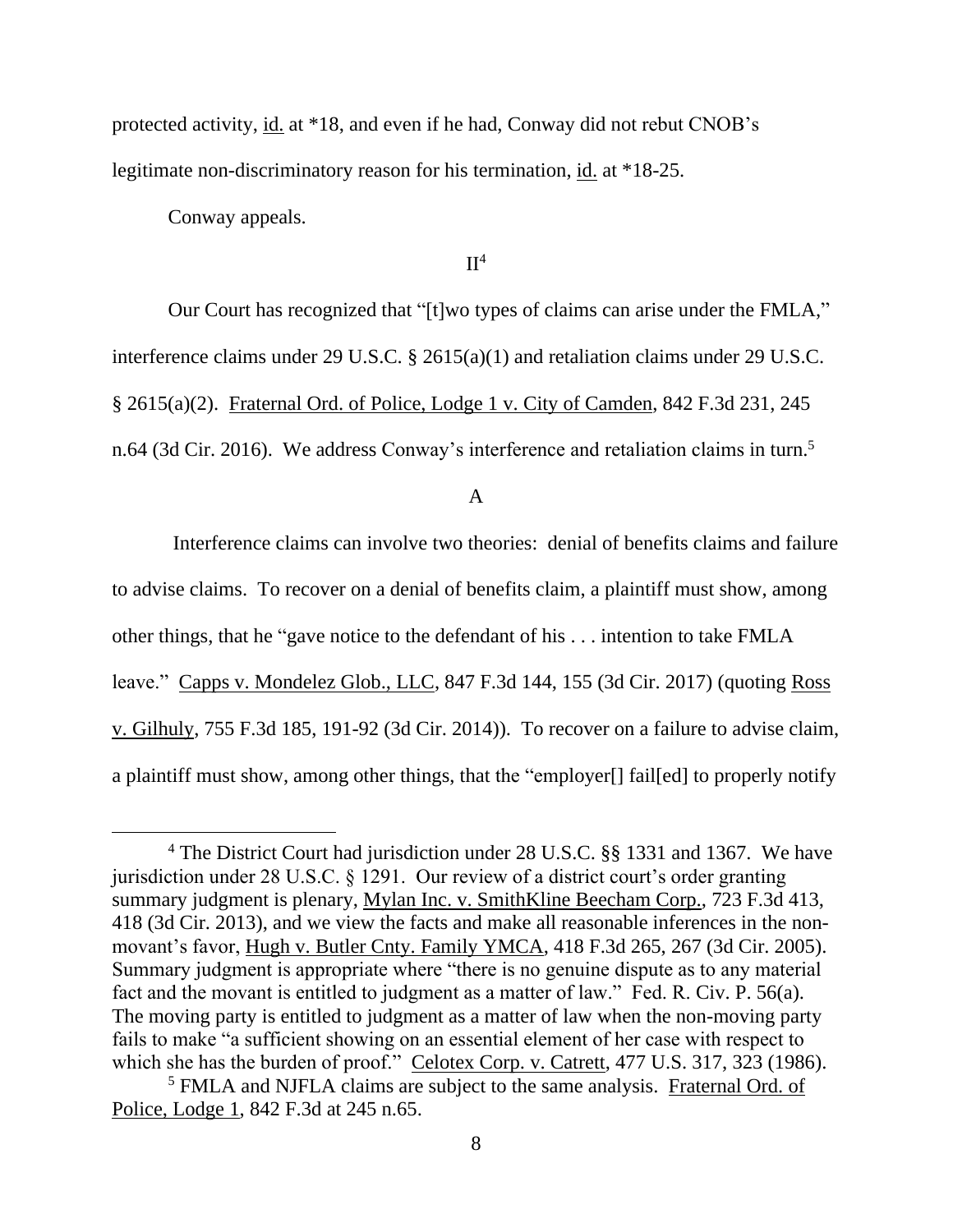an employee of [his] FMLA rights." Lupyan v. Corinthian Colls. Inc., 761 F.3d 314, 318-19 (3d Cir. 2014); see also 29 C.F.R. § 825.300(e).

1

Conway asserts that he told CNOB that his wife had surgery and he needed to work from home to care for her. He argues that an employee provides sufficient notice under the FMLA regardless of whether the employee actually seeks leave or indicates an intention to take it so long as he conveys a circumstance to his employer that may qualify for FMLA leave.

Conway misconstrues the notice requirement. To give proper notice, an employee must request or relay an intention to take leave. See, e.g., 29 U.S.C. § 2611(i) (defining an "eligible employee" as an employee who has been employed . . . for at least 12 months by the employer with respect to whom leave is requested under section 2612); 29 U.S.C. § 2612(e)(2) (requiring an employee to provide his employer notice of his "intention to take leave . . . ."); Lichtenstein v. Univ. of Pittsburgh Med. Ctr., 691 F.3d 294, 303 (3d Cir. 2012) ("To invoke rights under the FMLA, employees must provide adequate notice to their employer about their need to take leave.").The implementing regulations require that an employee, depending on the circumstances surrounding the leave, "provide at least verbal notice sufficient to make the employer aware that the employee needs FMLA-qualifying leave, and the anticipated timing and duration of the leave," and "provide sufficient information for an employer to reasonably determine whether the FMLA may apply to [a] leave request." 29 C.F.R. §§ 825.302(c), 825.303(b).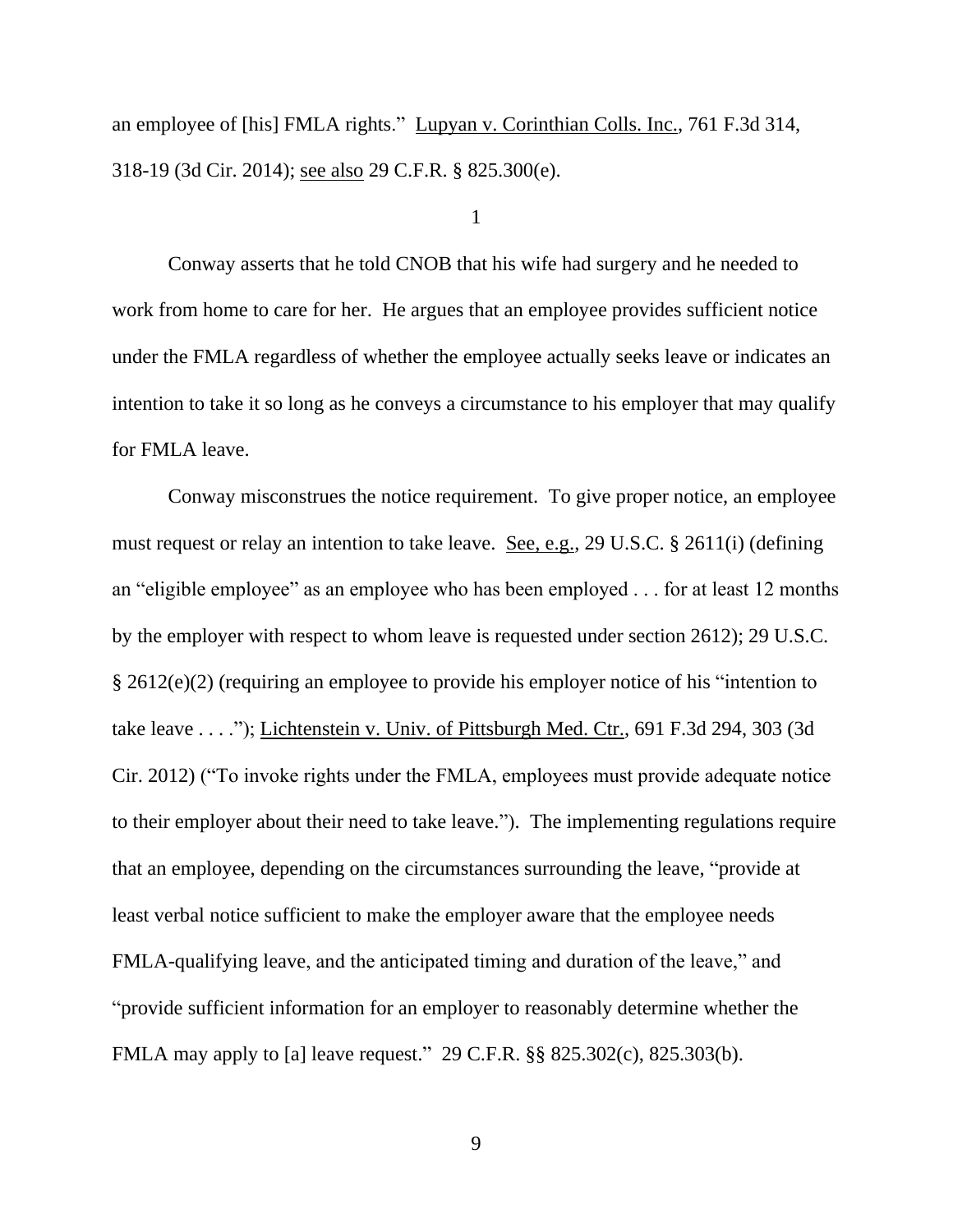Although the leave request need not follow any set formula, leave must be requested or the need for time off must be conveyed in some form. For example, an employee provided sufficient notice where he disclosed he had been hospitalized, had been out of work for roughly six weeks, informed his employer that the health issues were ongoing, and that he "might need to take an additional six weeks off for further ... surgery." Sarnowski v. Air Brooke Limousine, Inc., 510 F.3d 398, 400, 403 (3d Cir 2007). We have similarly concluded that questions of fact remained as to the sufficiency of the employee's FMLA notice where, among other things, the employee conveyed that "(1) she was 'currently in the emergency room,' (2) her 'mother had been brought into the hospital via ambulance,' and (3) she 'would be unable to work that day.'" Lichtenstein, 691 F.3d at 304 (emphasis omitted). Thus, an employee has considerable leeway in how he requests leave, but the employee must actually convey he needs time off or is unable to work.<sup>6</sup> An employee who says that he intends to work while out of the office has not conveyed to his employer that he is unable to work or that he seeks time off.

Although Conway cites to instances where he told Murphy, Magennis, or both that he would be "out" or "off" and caring for his wife, Conway never asked for leave or conveyed he was unable to work. In fact, Conway's deposition testimony read in context leaves no doubt that "out" and "off" meant taking care of his wife while working from

<sup>&</sup>lt;sup>6</sup> Although the FMLA imposes a duty on an employer to inquire of an employee into "whether leave is potentially FMLA-qualifying," 29 C.F.R. §§ 825.301(a), 825.302(c), 825.303(b), this duty is triggered only when an employee either requests leave, says he is unable to work, or conveys a certain or contingent intention to take it.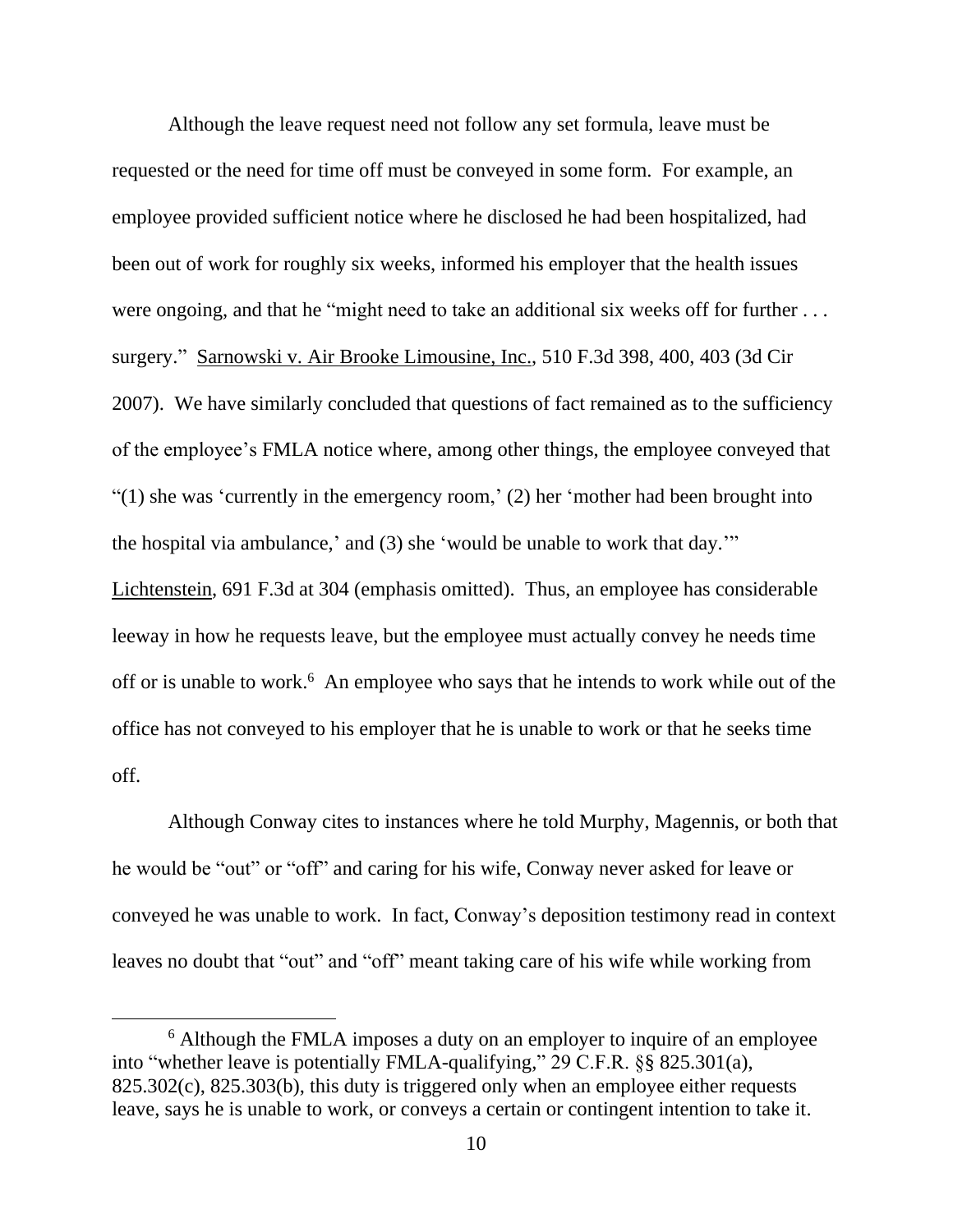home. Indeed, Conway admits that he did not think to take PTO he earned because he was working.

Thus, notwithstanding Conway's selective quotes from his deposition testimony, the record is clear that Conway never asked for leave or otherwise indicated an intention to take it. Accordingly, no reasonable jury could conclude that Conway conveyed an intention to take leave, and the District Court properly granted CNOB summary judgment on Conway's denial of benefits claims.

2

The FMLA requires employers to notify their employees of their FMLA rights, including providing a "general notice," an "eligibility notice," a "rights and responsibilities notice," and a "designation notice." 29 C.F.R. § 825.300(a)-(d); see also Conoshenti v. Pub. Serv. Elec. & Gas Co., 364 F.3d 135, 142 (3d Cir. 2004); Lupyan, 761 F.3d at 318. Conway contends that CNOB failed to provide him with the latter three individualized notices.

An employer's obligation to provide these individualized notices arises only after an employee requests or takes leave. Under 29 C.F.R. § 825.300(b)(1), the "eligibility notice" requirement, an employer must "notify [an] employee of [the] employee's eligibility to take FMLA leave within five business days, absent extenuating circumstances," from the date the "employee requests FMLA leave, or when the employer acquires knowledge that [the] employee's leave may be for an FMLAqualifying reason." The "rights and responsibilities notice" requirement is triggered at the same time as the "eligibility notice" requirement. 29 C.F.R.  $\S$  825.300(c)(1) ("This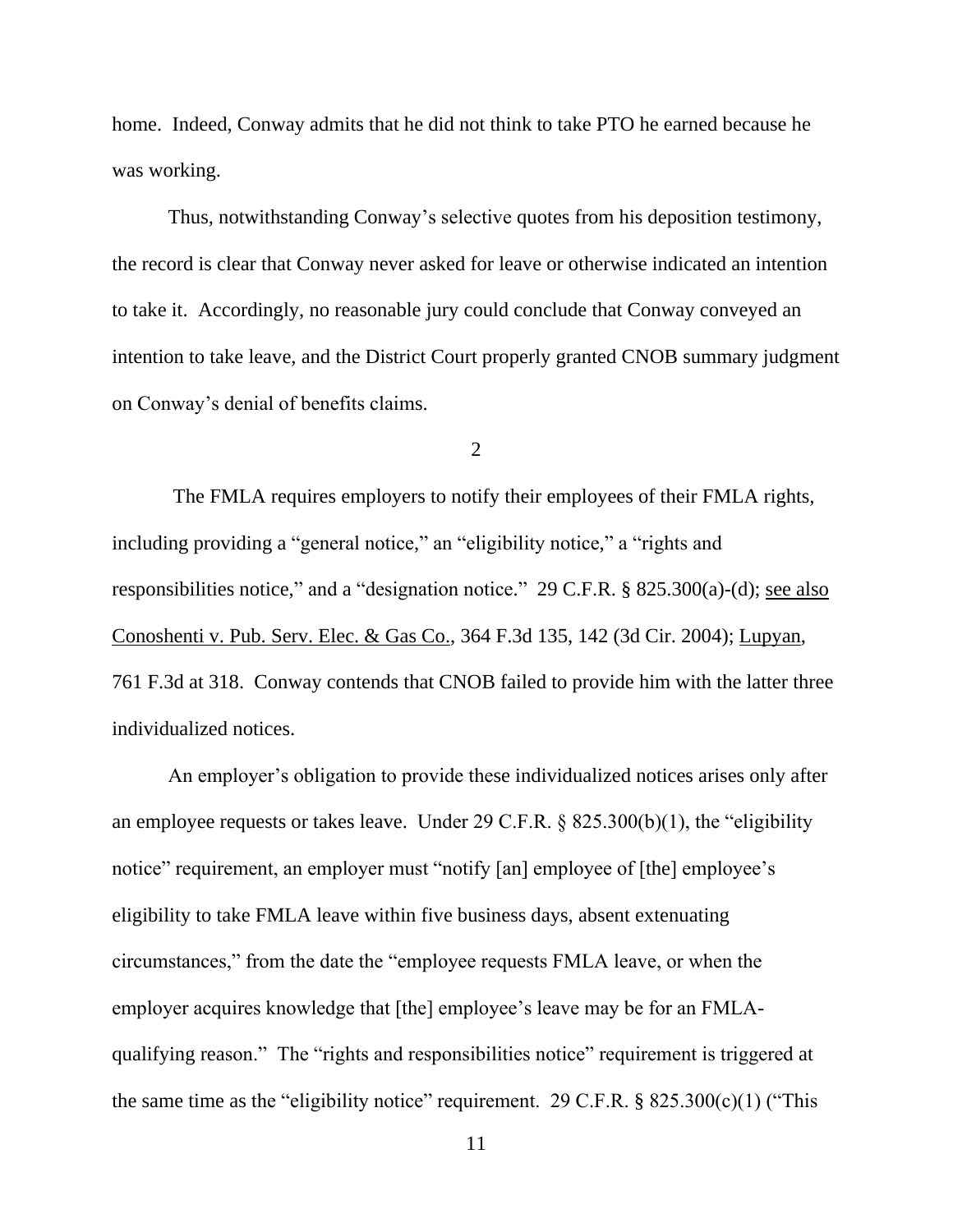notice shall be provided to the employee each time the eligibility notice is provided . . . ."). Similarly, the "designation notice" must be given when "the employer has enough information to determine whether the leave is being taken for a FMLAqualifying reason." 29 C.F.R.  $\S 825.300(d)(1)$ ; <u>see also id.</u>  $\S 825.300(d)(2)$ .

Here, CNOB's individualized notice obligations were never triggered<sup>7</sup> because, as discussed above, Conway never requested or conveyed an intention to take leave, and Conway does not claim that he took leave that triggered CNOB's obligations.<sup>8</sup>

Conway also failed to show that he was prejudiced by the purported failure to provide him notice. To show prejudice, Conway must "establish that th[e] failure to advise rendered him unable to exercise [his FMLA] right [to leave] in a meaningful way, thereby causing injury." Hansler v. Lehigh Valley Hosp. Network, 798 F.3d 149, 157 (3d Cir. 2015) (quoting Conoshenti, 364 F.3d at 143). Conway seems to assert that he was unable meaningfully to exercise his right to FMLA leave because "he had no idea that he had the option of requesting or taking job-protected leave under the FMLA." Appellant's Br. at 28. Conway, however, does not dispute that he received and reviewed CNOB's handbook, which contained information about FMLA leave, or contend that the

 $\frac{7}{7}$  Contrary to the District Court, we view CNOB as having sought summary judgment on Conway's failure to advise claims based on notice, causation, and prejudice. D. Ct. ECF No. 30-2 at 18. In any event, both Conway and CNOB have addressed the notice issue on appeal, and "[w]e may affirm on any basis supported by the record." TD Bank N.A. v. Hill, 928 F.3d 259, 270 (3d Cir. 2019).

<sup>8</sup> Conway did take pre-scheduled PTO that ended up coinciding with his wife's surgeries. Conway, however, does not mention PTO in his briefs on appeal, and so any PTO-related argument is waived. Cf. John Wyeth & Brother Ltd. v. CIGNA Int'l Corp., 119 F.3d 1070, 1076 n.6 (3d Cir. 1997) ("[A]rguments raised in passing . . . , but not squarely argued, are considered waived.").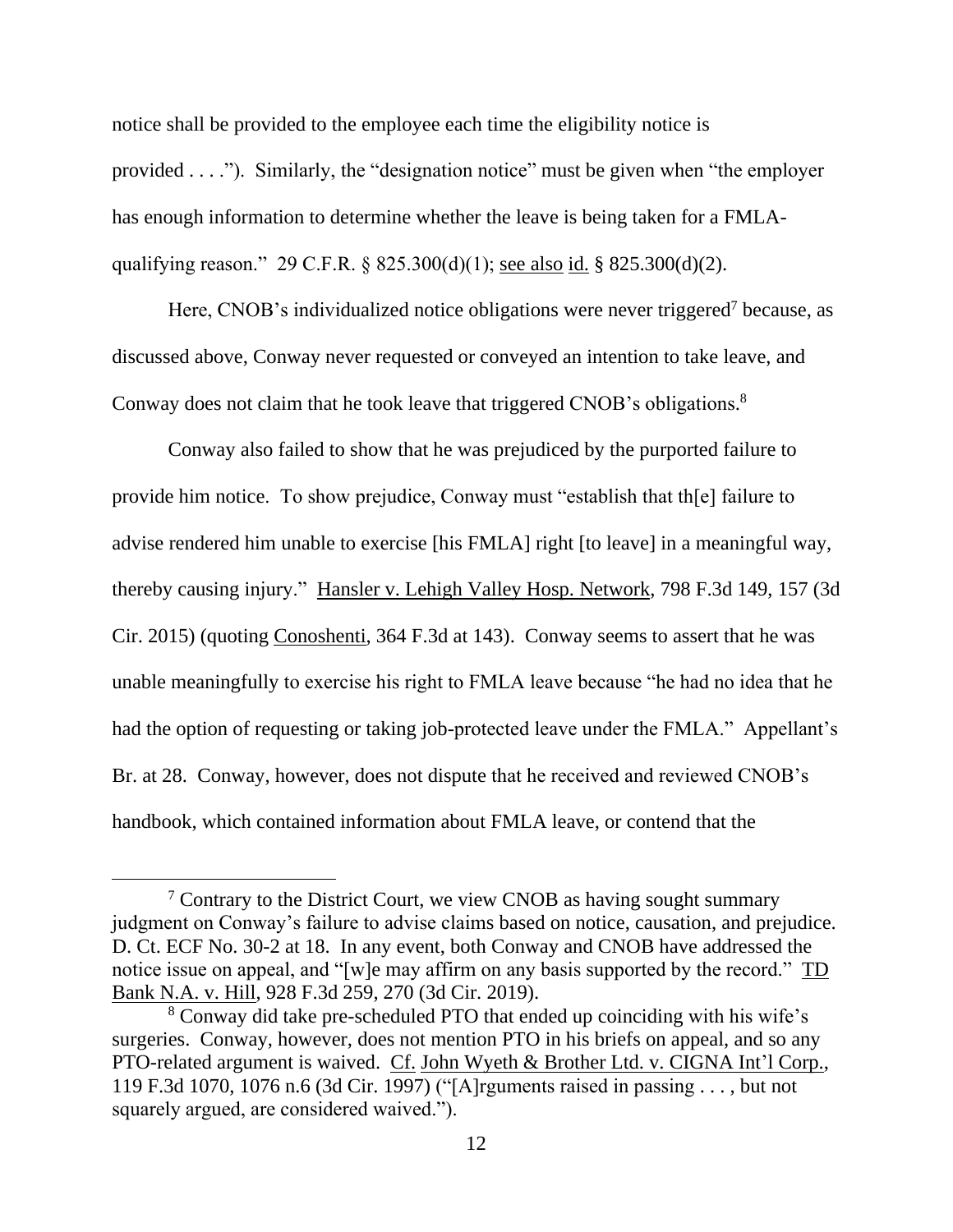information in the handbook was somehow insufficient. Additionally, Conway has not pointed to evidence showing a link between the notices he was not provided and any purported injury.

Accordingly, the District Court correctly granted CNOB summary judgment on Conway's failure to advise claim.

B

Conway's FMLA retaliation claim also fails. An "FMLA retaliation claim is assessed under the burden-shifting framework established in McDonnell Douglas Corp. v. Green, 411 U.S. 792 (1973)." Capps, 847 F.3d at 151. Under this framework, Conway must first put forth a prima facie case of retaliation, which requires that he show he (1) engaged in a protected activity, (2) suffered an adverse employment action, and (3) the adverse action was casually related to the protected activity. Lichtenstein, 691 F.3d at 302. "If the plaintiff succeeds, the defendant must articulate a legitimate, nondiscriminatory reason for the adverse employment action. [If the defendant does so,] the burden then shifts back to the plaintiff to" show "that the articulated reason was a mere pretext for discrimination." Capps, 847 F.3d at 151 (quoting Ross, 755 F.3d at 193).

We agree with the District Court that summary judgment is warranted. For the reasons discussed above, Conway never engaged in a protected activity. Because